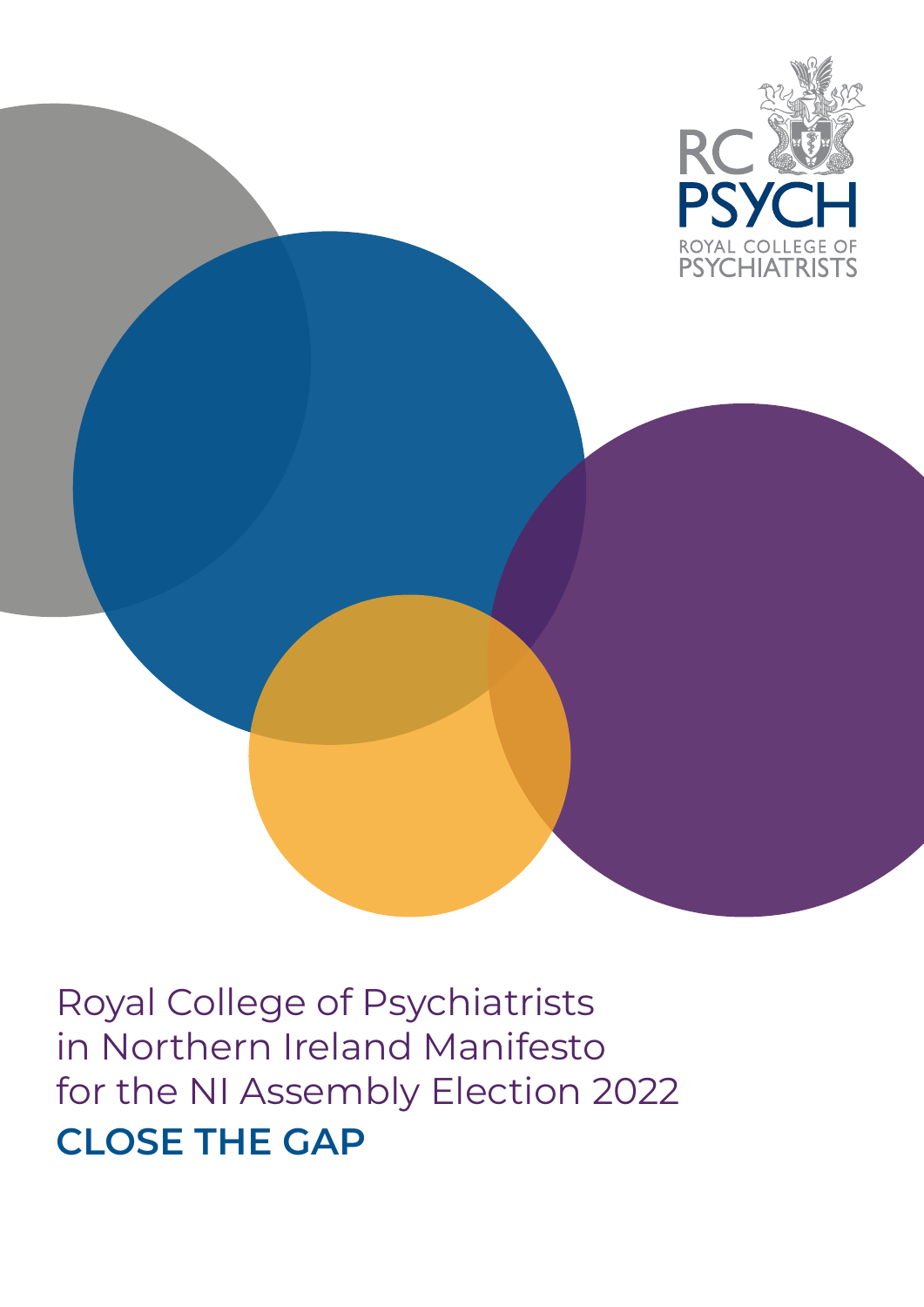**We welcome the focus by all parties on the mental health of everyone in Northern Ireland and the commitments made in the New Decade New Approach agreement. The publication of the 10-year Mental Health Strategy in 2021 – supported by all parties is a great first step. But we still need to close the gap to ensure parity of esteem between mental and physical health. We ask you to ensure that you continue to build on the momentum that you have created to deliver real change.** 

The Mental Health Strategy is ambitious and recognises that treating mental illness and achieving parity of esteem are among the greatest challenges facing us today. Whilst understanding the scale of the challenge is one thing, understanding the scale of the solution is another, which is why funding and delivering on the actions are essential. Without funding, the Mental Health Strategy will remain a vision. To deliver real change for people with mental illness and turn the positive vision into a reality needs political will from everyone.

We believe that every person with mental illness should have **access to effective services on an equal basis.** 

To achieve this, we need **equity of funding, parity between mental health and physical health and PARITY** PHYSICAL **REALTH PHYSICAL EXAMPLE STRONG COMMUNITY CONNECTIONS.** 

Although it is essential that we do everything possible to improve wellbeing in society it does not prevent some people developing mental disorders and severe mental illness. The patients that we work with as psychiatrists are those with severe mental illness and it is vital that their voice is heard in the development of mental health policy and services.

Ahead of the Northern Ireland Assembly Elections in 2022, we're calling on parties to ensure:

Parity for people with mental illness.



Close the gap | RCPSYCH NI

## **Close The Gap**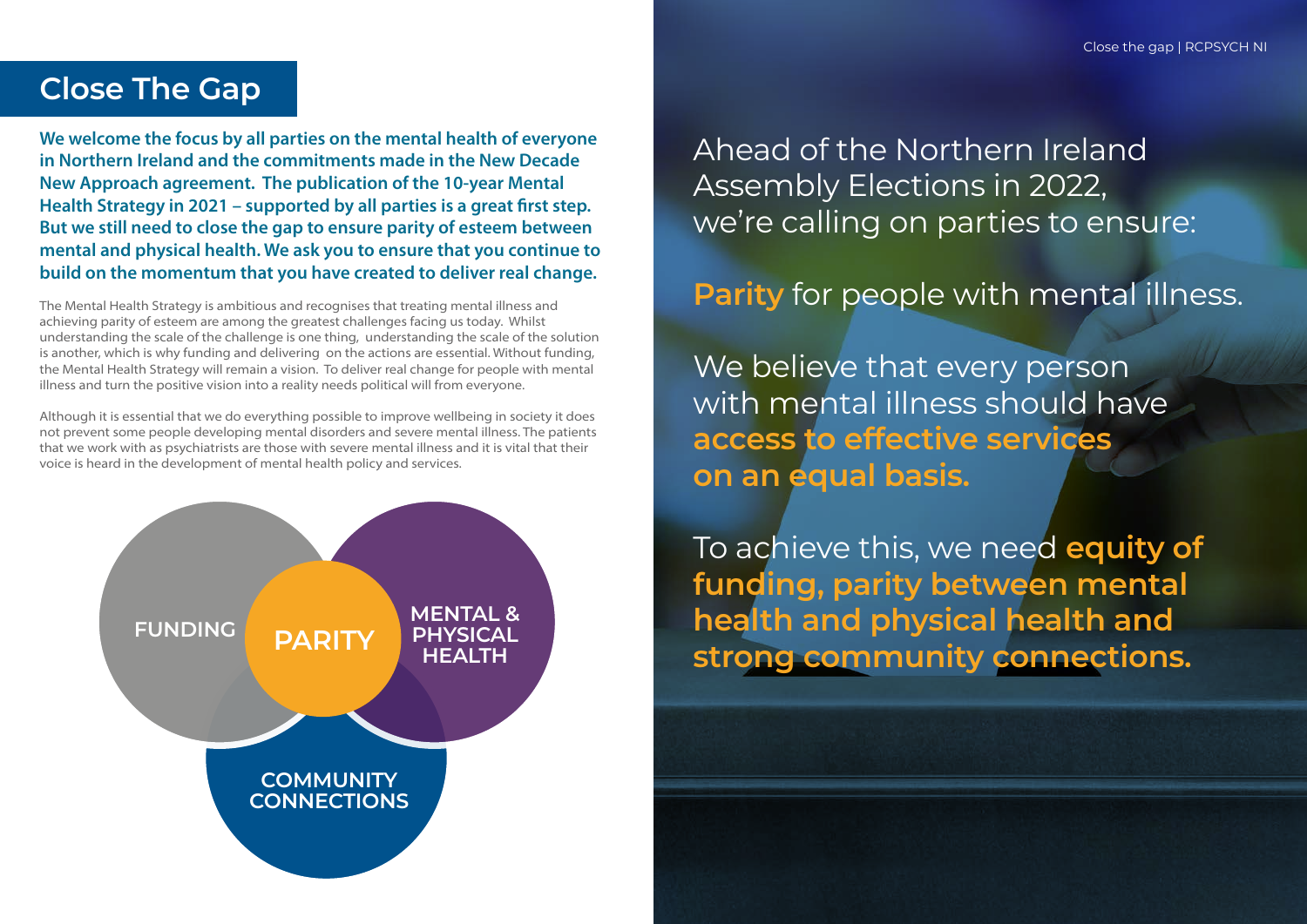RCPsych NI continues to campaign for parity between physical health and mental health services to improve the lives of people living with mental ill health. Parity here can only be established when there are appropriate levels of funding for mental health services, both capital and resource, and investment in the mental health workforce.

#### We call on all parties to make a commitment to ensure that funding supports parity between mental and physical health services.

This is not including the full impact of future retirements and expansion of posts which will be required to meet the needs of the 10-year mental health strategy.

For the first time ever, we have a fully costed Mental Health Strategy for Northern Ireland. We call on all parties to make a commitment to securing the funding for the full implementation of the Mental Health Strategy.

# **There are currently a very significant number of consultant psychiatrist posts vacant in Northern Ireland:**

#### We call on all parties to make a commitment to funding additional core and speciality training places for Psychiatry immediately.



We welcome the commitment in the Mental Health Strategy to carry out a workforce review. However, it is already evident in the vacancy rates (not just in psychiatry but across other mental health professions) that there is a need to increase training places now to meet the existing demand.

There are many areas that contribute to mental health workforce planning, but in particular multiyear funding commitments are needed to allocate training places and to offer competitive terms and conditions.

As widely acknowledged by professional groups the pandemic has had a significant impact on the wellbeing of staff across the health and social care sector. More than ever, it is imperative that staff are able to access appropriate support.

We call on all parties to make a commitment to continue resourcing wellbeing support for health and social care professionals.

# **Funding**

#### Close the gap | RCPSYCH NI

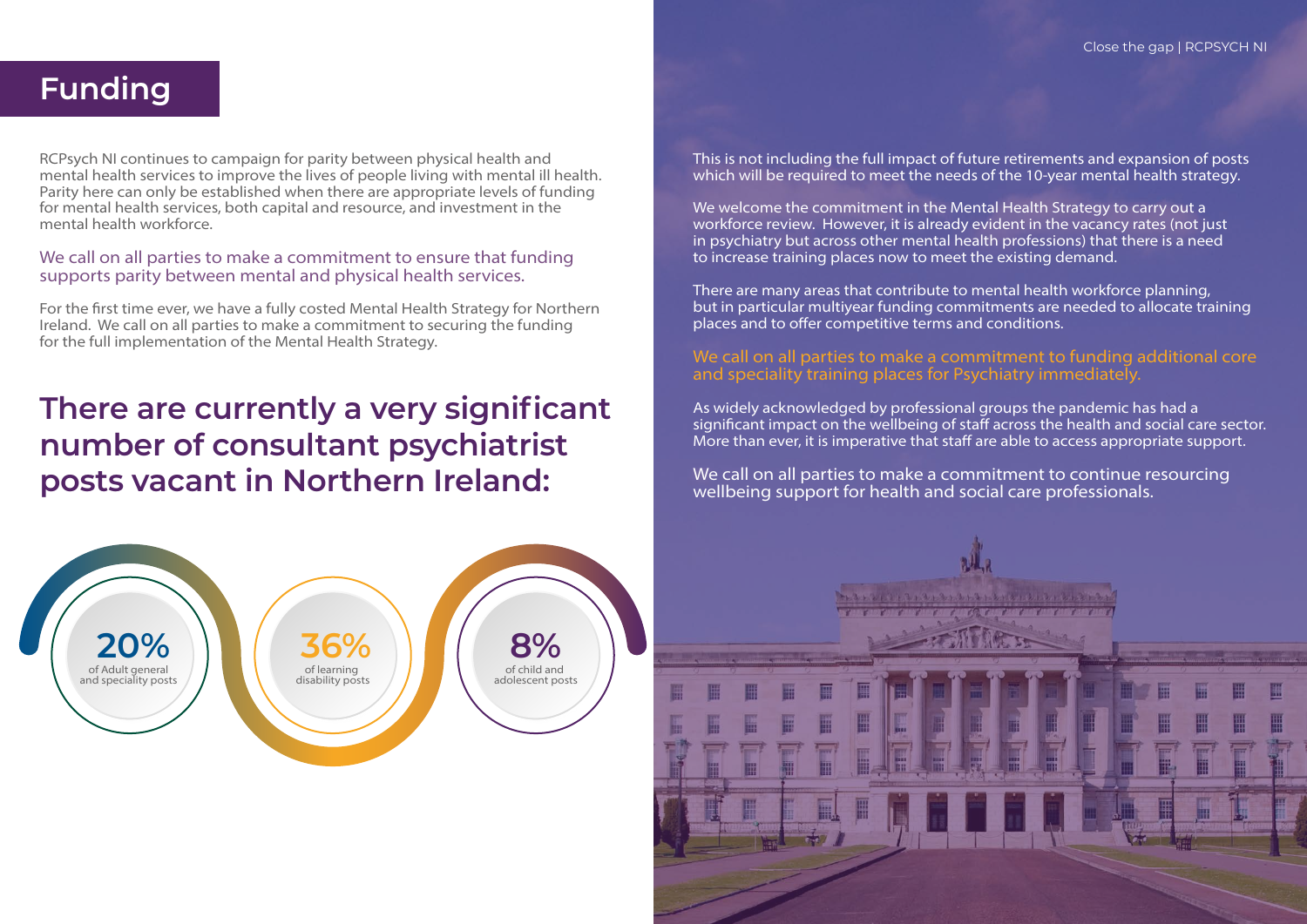People with mental illness are part of our communities. We need to improve services in the community, and we need to develop community infrastructure that supports people with mental illness to participate more fully in society.

There are particular groups that should have access to services that will meet their specific needs. We welcome that the Mental Health Strategy has recognised the needs of some groups, but we believe that focus needs to be placed on those experiencing homelessness, people seeking asylum and our student population. Many of these populations are transitory and specific services that meet their needs must be developed.

#### We call on all parties to support the commissioning of community services for those most at risk from falling through the gaps in existing service provision.

As professionals we see the benefits of non-statutory services in supporting the people we work with in the community. Whether this is access to support for alleviation of poverty, housing, employment, or community outreach services we all see how these services support people to live and contribute to their communities.

#### We call on all parties to provide reliable funding for community and voluntary groups who support people with mental illness and build resilience in communities.

Through our work and engagement with patients we know that mental illness can result in social isolation due to the breakdown in relationships and community connections. We also know that those people with a strong network of support in their community have better outcomes.

### We call on all parties to support the development of peer support networks led by people living with mental illness.



## **Mental and Physical Health <b>Community Connections**

Parity for people with mental illness and learning disability will only be achieved if there is a reduction in health inequity, premature mortality rates and an increase in healthy life expectancy and life expectancy for this population.

The premature mortality rates and health inequalities for people with mental illness and learning disability are well documented. Access to physical health monitoring and effective treatment in a timely way are vital in reducing these inequalities.

#### We call on all parties to ensure people with mental illness and learning disability have access to physical health services that meet their needs.

We advocate for more early intervention services which have demonstrated improved outcomes for people with a mental illness.

Investment in rehabilitation services for those patients who have a significant disability as a result of a severe and enduring mental illness e.g., schizophrenia, bi-polar affective disorder and other psychosis, would reduce the need for long-term inpatient care.

#### We call on all parties to support the development of early intervention and rehabilitation services for patients who have severe and enduring mental illness.

As psychiatrists we see that there is a specific need for specialist services for some groups of patients to ensure they will have access to the best range of treatment and care. For example, specialist services for children and young people, learning disability, older people, addictions, forensic, medical psychotherapy, liaison psychiatry, eating disorders, neuropsychiatry, perinatal mental health services and rehabilitation psychiatry.

#### We call on all parties to ensure that people have access to specialist services, treatment and support that will meet their needs.

It is not just funding for services that is required. Funding is needed to provide a good quality healthcare environment for patients in the healthcare estate.

Whilst there has been investment in the mental health estate, the gross antiquity of some parts of it needs to be addressed. It is not just the inpatient estate that needs investment, but also community, outpatient, acute settings and emergency departments.

We call on all parties to make a commitment to capital funding to improve the mental health estate.

#### Close the gap | RCPSYCH NI